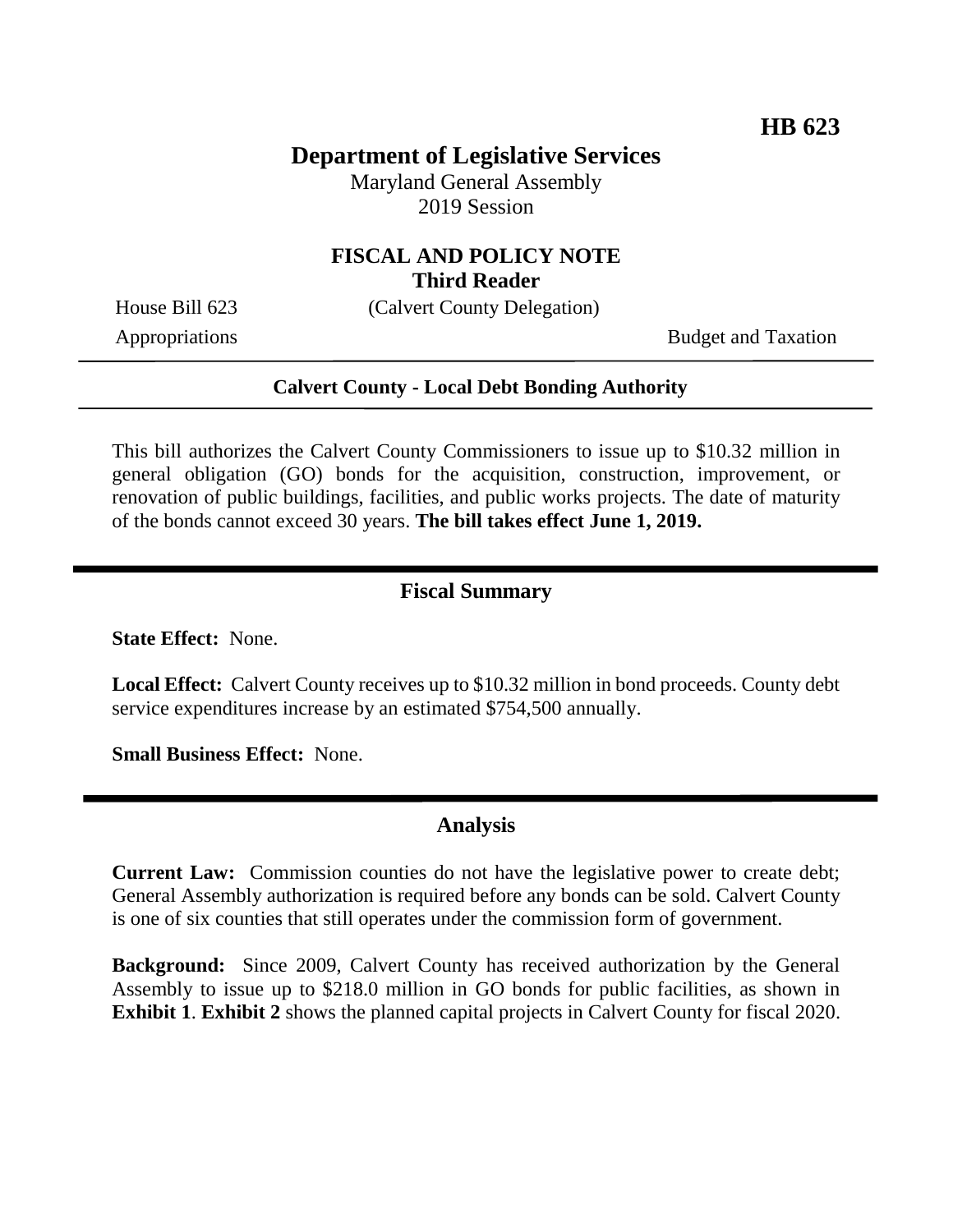| <b>Exhibit 1</b>                              |
|-----------------------------------------------|
| <b>Bond Authorizations for Calvert County</b> |
| (\$ in Millions)                              |

| <b>Session</b> | <b>Chapter Number</b> | <b>Authorized Amount</b> |
|----------------|-----------------------|--------------------------|
| 2009           | Ch. 381               | \$19.025                 |
| 2010           | Ch. 135               | 11.275                   |
| 2011           | Ch. 150               | 12.325                   |
| 2013           | Ch. 56                | 33.810                   |
| 2014           | Ch. 43                | 12.650                   |
| 2015           | Ch. 27                | 51.925                   |
| 2016           | Ch. 182               | 9.410                    |
| 2017           | Ch. 80                | 17.620                   |
| 2018           | Ch. 117               | 50.000                   |
| <b>Total</b>   |                       | \$218.040                |

### **Exhibit 2 Calvert County Bond Authorization Request 2019 Session**

|                                                                    | <b>Requested</b>      | <b>Bond</b>     |
|--------------------------------------------------------------------|-----------------------|-----------------|
| <b>Project</b>                                                     | <b>Bond Authority</b> | <b>Duration</b> |
| Solomons Land Purchase – New Fire House                            | \$1,000,000           | 15 years        |
| Little Cove Point Road Curve Repair                                | 2,000,000             | 15 years        |
| St. Leonard Road Widening                                          | 4,500,000             | 15 years        |
| Subtotal 15 Years                                                  | \$7,500,000           |                 |
| <b>WWTP Biosolid Handling Replacement</b><br>Equipment             | \$1,600,000           | 25 years        |
| <b>Headworks Pump Station Pump Replacement</b><br>and HVAC Upgrade | 1,070,000             | 25 years        |
| <b>Subtotal 25 Years</b>                                           | \$2,670,000           |                 |
| <b>Total</b>                                                       | \$10,170,000          |                 |
|                                                                    |                       |                 |

HVAC: heating, ventilation, and air conditioning WWTP: wastewater treatment plant